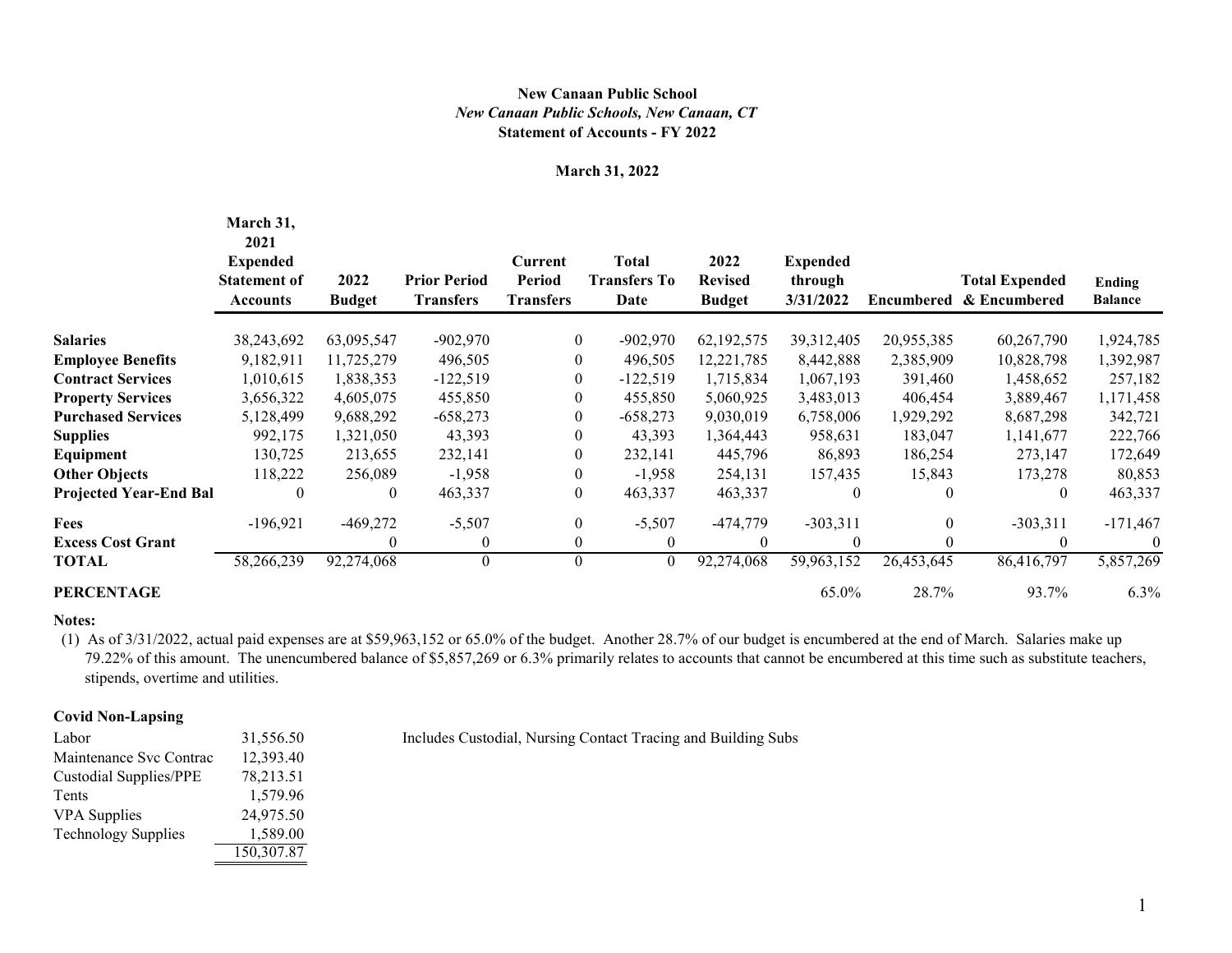## **New Canaan Public School** *New Canaan Public Schools, New Canaan, CT*

# **Statement of Accounts - FY 2022 March 31, 2022**

|                                | 2022 Budget | <b>Prior Period</b><br><b>Transfers</b> | <b>Current</b><br><b>Period</b><br><b>Transfers</b> | <b>Total</b><br><b>Transfers To</b><br>Date | 2022 Revised<br><b>Budget</b> | <b>Expended</b><br>through<br>3/31/2022 | <b>Encumbered</b> | <b>Total</b><br>Expended &<br><b>Encumbered</b> | Ending<br><b>Balance</b> |
|--------------------------------|-------------|-----------------------------------------|-----------------------------------------------------|---------------------------------------------|-------------------------------|-----------------------------------------|-------------------|-------------------------------------------------|--------------------------|
| <b>Salaries</b>                |             |                                         |                                                     |                                             |                               |                                         |                   |                                                 |                          |
| Administrators                 | 4,716,287   | 90,201                                  | $\boldsymbol{0}$                                    | 90,201                                      | 4,806,488                     | 3,671,864                               | 1,134,622         | 4,806,486                                       | $\boldsymbol{0}$         |
| Teachers:                      |             |                                         |                                                     |                                             |                               |                                         |                   |                                                 |                          |
| <b>Regular Education</b>       | 34,004,979  | $-987,967$                              | $\boldsymbol{0}$                                    | $-987,967$                                  | 33,017,011                    | 19,725,202                              | 13,196,354        | 32,921,557                                      | 95,454                   |
| Special Education              | 3,619,367   | $-27,035$                               | $\boldsymbol{0}$                                    | $-27,035$                                   | 3,592,332                     | 2,196,056                               | 1,343,172         | 3,539,228                                       | 53,104                   |
| <b>Student Counselors</b>      | 1,520,899   | $-69,326$                               | $\boldsymbol{0}$                                    | $-69,326$                                   | 1,451,573                     | 886,566                                 | 504,506           | 1,391,072                                       | 60,500                   |
| Psychologists                  | 922,906     | 34,908                                  | $\boldsymbol{0}$                                    | 34,908                                      | 957,814                       | 572,431                                 | 384,382           | 956,813                                         | 1,001                    |
| Social Workers                 | 918,000     | $-43,937$                               | $\boldsymbol{0}$                                    | $-43,937$                                   | 874,063                       | 517,022                                 | 357,041           | 874,064                                         | $\boldsymbol{0}$         |
| Speech and Hearing Specialists | 1,090,142   | 2,708                                   | $\boldsymbol{0}$                                    | 2,708                                       | 1,092,849                     | 667,844                                 | 432,749           | 1,100,593                                       | $-7,744$                 |
| Stipends                       | 1,013,072   | 4,323                                   | $\boldsymbol{0}$                                    | 4,323                                       | 1,017,395                     | 572,877                                 | $\overline{0}$    | 572,877                                         | 444,518                  |
| Curriculum Writing             | 100,000     | $\boldsymbol{0}$                        | $\boldsymbol{0}$                                    | $\overline{0}$                              | 100,000                       | 37,469                                  | $\mathbf{0}$      | 37,469                                          | 62,531                   |
| Substitutes                    | 676,998     | $-22,650$                               | $\boldsymbol{0}$                                    | $-22,650$                                   | 654,348                       | 275,130                                 | $\boldsymbol{0}$  | 275,130                                         | 379,218                  |
| <b>TOTAL CERTIFIED</b>         | 48,582,649  | $-1,018,776$                            | $\boldsymbol{0}$                                    | $-1,018,776$                                | 47,563,873                    | 29,122,461                              | 17,352,828        | 46,475,289                                      | 1,088,582                |
| <b>Classroom Tutors</b>        | 126,400     | $-30,000$                               | $\boldsymbol{0}$                                    | $-30,000$                                   | 96,400                        | 57,174                                  | $\boldsymbol{0}$  | 57,174                                          | 39,226                   |
| Managers/Supervisors           | 678,626     | 24,797                                  | $\boldsymbol{0}$                                    | 24,797                                      | 703,423                       | 530,799                                 | 172,624           | 703,423                                         | $\theta$                 |
| <b>Administrative Support</b>  | 1,901,032   | 106,133                                 | $\boldsymbol{0}$                                    | 106,133                                     | 2,007,165                     | 1,453,834                               | 485,185           | 1,939,019                                       | 68,146                   |
| Custodians/Maintenance         | 2,742,635   | $-28,329$                               | $\boldsymbol{0}$                                    | $-28,329$                                   | 2,714,306                     | 1,977,387                               | 723,027           | 2,700,415                                       | 13,891                   |
| Non-Represented                | 1,574,595   | 109,774                                 | $\boldsymbol{0}$                                    | 109,774                                     | 1,684,369                     | 1,218,548                               | 417,161           | 1,635,708                                       | 48,661                   |
| Teaching Assistants/Support    | 3,750,051   | 8,616                                   | $\boldsymbol{0}$                                    | 8,616                                       | 3,758,667                     | 2,384,468                               | 1,170,286         | 3,554,754                                       | 203,913                  |
| Drivers/Bus Monitors           | 1,212,649   | $-46,318$                               | $\boldsymbol{0}$                                    | $-46,318$                                   | 1,166,331                     | 911,642                                 | $\boldsymbol{0}$  | 911,642                                         | 254,689                  |
| OT/PT/BCBA                     | 979,570     | $-23,891$                               | $\boldsymbol{0}$                                    | $-23,891$                                   | 955,679                       | 589,362                                 | 356,839           | 946,201                                         | 9,478                    |
| Athletic Trainer/Support       | 137,089     | 3,502                                   | $\boldsymbol{0}$                                    | 3,502                                       | 140,591                       | 87,354                                  | 45,278            | 132,632                                         | 7,959                    |
| <b>Campus Monitors</b>         | 342,646     | $\boldsymbol{0}$                        | $\boldsymbol{0}$                                    | $\boldsymbol{0}$                            | 342,646                       | 238,030                                 | $\boldsymbol{0}$  | 238,030                                         | 104,616                  |
| <b>Nurses</b>                  | 704,150     | $-7,273$                                | $\boldsymbol{0}$                                    | $-7,273$                                    | 696,877                       | 463,944                                 | 232,157           | 696,101                                         | 776                      |
| Temporary Help                 | 25,500      | $-500$                                  | $\mathbf{0}$                                        | $-500$                                      | 25,000                        | 18,902                                  | $\boldsymbol{0}$  | 18,902                                          | 6,098                    |
| Overtime:                      |             |                                         |                                                     |                                             |                               |                                         |                   |                                                 |                          |
| Custodial/Maintenance          | 285,000     | $\boldsymbol{0}$                        | $\boldsymbol{0}$                                    | $\overline{0}$                              | 285,000                       | 210,899                                 | $\boldsymbol{0}$  | 210,899                                         | 74,101                   |
| <b>Campus Monitors</b>         | 27,000      | $\boldsymbol{0}$                        | $\boldsymbol{0}$                                    | $\overline{0}$                              | 27,000                        | 17,479                                  | $\boldsymbol{0}$  | 17,479                                          | 9,521                    |
| All Other                      | 25,955      | $-705$                                  | $\boldsymbol{0}$                                    | $-705$                                      | 25,250                        | 30,123                                  | $\boldsymbol{0}$  | 30,123                                          | $-4,873$                 |
| TOTAL NON-CERTIFIED            | 14,512,897  | 115,806                                 | $\mathbf{0}$                                        | 115,806                                     | 14,628,704                    | 10,189,944                              | 3,602,557         | 13,792,501                                      | 836,203                  |
| <b>TOTAL SALARIES</b>          | 63,095,547  | $-902,970$                              | $\mathbf{0}$                                        | $-902,970$                                  | 62,192,576                    | 39,312,405                              | 20,955,385        | 60,267,790                                      | 1,924,785                |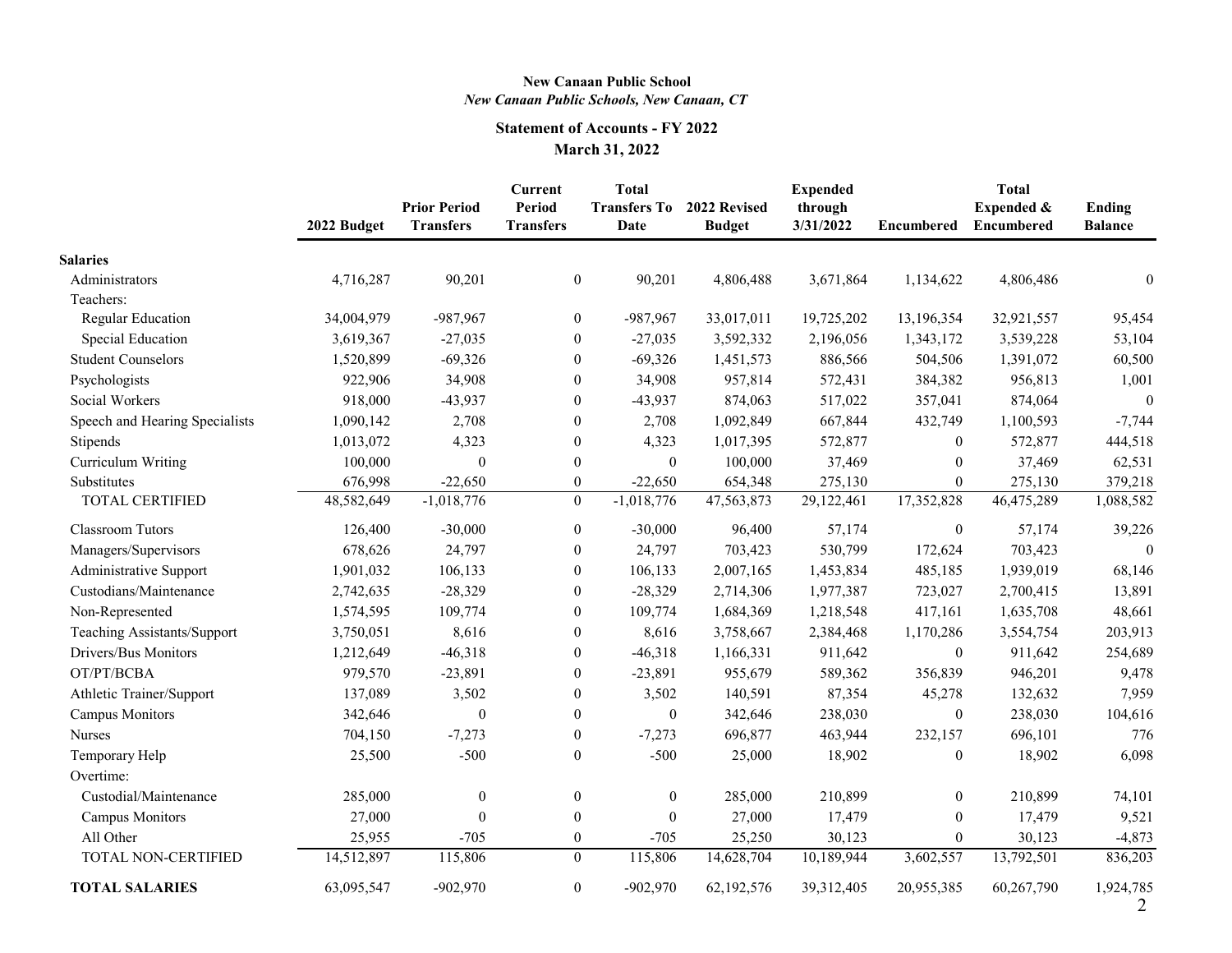|                                       | 2022 Budget      | <b>Prior Period</b><br><b>Transfers</b> | <b>Current</b><br><b>Period</b><br><b>Transfers</b> | <b>Total</b><br><b>Transfers To</b><br>Date | 2022 Revised<br><b>Budget</b> | <b>Expended</b><br>through<br>3/31/2022 | <b>Encumbered</b> | <b>Total</b><br>Expended &<br><b>Encumbered</b> | Ending<br><b>Balance</b> |
|---------------------------------------|------------------|-----------------------------------------|-----------------------------------------------------|---------------------------------------------|-------------------------------|-----------------------------------------|-------------------|-------------------------------------------------|--------------------------|
|                                       |                  |                                         |                                                     |                                             |                               |                                         |                   |                                                 |                          |
| <b>Employee Benefits</b>              |                  |                                         |                                                     |                                             |                               |                                         |                   |                                                 |                          |
| <b>Employer Payroll Taxes</b>         | 1,931,467        | $-4,746$                                | $\boldsymbol{0}$                                    | $-4,746$                                    | 1,926,722                     | 1,256,341                               | $\boldsymbol{0}$  | 1,256,341                                       | 670,381                  |
| <b>Internal Services Fund Deposit</b> | 8,945,809        | 518,439                                 | $\boldsymbol{0}$                                    | 518,439                                     | 9,464,248                     | 6,707,107                               | 2,235,703         | 8,942,809                                       | 521,439                  |
| Wellness Initiative (Funded by Cigna) | $\boldsymbol{0}$ | $\mathbf{0}$                            | $\theta$                                            | $\theta$                                    | $\boldsymbol{0}$              | 7,169                                   | 984               | 8,153                                           | $-8,153$                 |
| <b>Tuition Reimbursement</b>          | 150,000          | $\theta$                                | $\theta$                                            | $\theta$                                    | 150,000                       | 47,623                                  | $\theta$          | 47,623                                          | 102,377                  |
| <b>Unemployment Compensation</b>      | 40,000           | $\theta$                                | $\boldsymbol{0}$                                    | $\Omega$                                    | 40,000                        | 23,255                                  | 16,745            | 40,000                                          | $\boldsymbol{0}$         |
| Workers' Compensation                 | 540,242          | $-17,127$                               | $\mathbf{0}$                                        | $-17,127$                                   | 523,115                       | 390,638                                 | 132,477           | 523,115                                         | $\overline{0}$           |
| <b>Retirement Supplement</b>          | 111,500          | $\theta$                                | $\boldsymbol{0}$                                    | $\Omega$                                    | 111,500                       | 4,500                                   | $\boldsymbol{0}$  | 4,500                                           | 107,000                  |
| <b>Custodial Benefits</b>             | 6,261            | $-61$                                   | $\boldsymbol{0}$                                    | $-61$                                       | 6,200                         | 6,256                                   | $\overline{0}$    | 6,256                                           | $-56$                    |
| <b>TOTAL BENEFITS</b>                 | 11,725,279       | 496,505                                 | $\boldsymbol{0}$                                    | 496,505                                     | 12,221,785                    | 8,442,888                               | 2,385,909         | 10,828,798                                      | 1,392,987                |
| <b>TOTAL SALARIES/BENEFITS</b>        | 74,820,827       | $-406, 465$                             | $\boldsymbol{0}$                                    | $-406, 465$                                 | 74,414,362                    | 47,755,294                              | 23, 341, 295      | 71,096,588                                      | 3,317,772                |
| <b>Non-Salary</b>                     |                  |                                         |                                                     |                                             |                               |                                         |                   |                                                 |                          |
| <b>Purchased Services</b>             | 18,135           | 80                                      | $\boldsymbol{0}$                                    | 80                                          | 18,215                        | 9,384                                   | 3,060             | 12,444                                          | 5,771                    |
| Other Professional Services           | 13,775           | 1,025                                   | $\overline{0}$                                      | 1,025                                       | 14,800                        | 1,600                                   | 17,925            | 19,525                                          | $-4,725$                 |
| <b>Staff Training</b>                 | 100,200          | $-16,501$                               | $\boldsymbol{0}$                                    | $-16,501$                                   | 83,699                        | 32,824                                  | 21,562            | 54,386                                          | 29,313                   |
| <b>Testing Services</b>               | 80,918           | $-23,566$                               | $\theta$                                            | $-23,566$                                   | 57,352                        | 42,607                                  | 7,605             | 50,212                                          | 7,140                    |
| <b>Security Training</b>              | $\overline{0}$   | $\theta$                                | $\boldsymbol{0}$                                    | $\theta$                                    | $\boldsymbol{0}$              | $\theta$                                | $\overline{0}$    | $\boldsymbol{0}$                                | $\boldsymbol{0}$         |
| Interns                               | 121,050          | 22,650                                  | $\boldsymbol{0}$                                    | 22,650                                      | 143,700                       | 135,900                                 | $\boldsymbol{0}$  | 135,900                                         | 7,800                    |
| Driver Drug Screening Tests           | 2,899            | 26                                      | $\boldsymbol{0}$                                    | 26                                          | 2,925                         | 1,955                                   | 825               | 2,780                                           | 145                      |
| <b>Outsourced Services</b>            | 883,451          | $-80,794$                               | $\boldsymbol{0}$                                    | $-80,794$                                   | 802,657                       | 465,708                                 | 209,628           | 675,336                                         | 127,321                  |
| <b>Legal Matters</b>                  | 295,000          | 7,501                                   | $\overline{0}$                                      | 7,501                                       | 302,501                       | 212,176                                 | 82,825            | 295,000                                         | 7,501                    |
| OT/PT & Speech Intervention           | 150,000          | $-53,000$                               | $\boldsymbol{0}$                                    | $-53,000$                                   | 97,000                        | 28,262                                  | 14,830            | 43,092                                          | 53,908                   |
| <b>Athletic Training Services</b>     | $\boldsymbol{0}$ | 2,000                                   | $\theta$                                            | 2,000                                       | 2,000                         | $\boldsymbol{0}$                        | $\boldsymbol{0}$  | $\boldsymbol{0}$                                | 2,000                    |
| <b>Athletic Aides/Referees</b>        | 64,000           | 7,100                                   | $\theta$                                            | 7,100                                       | 71,100                        | 51,133                                  | 10,000            | 61,133                                          | 9,967                    |
| School Security                       | 8,800            | 5,710                                   | $\boldsymbol{0}$                                    | 5,710                                       | 14,510                        | 4,095                                   | 1,750             | 5,845                                           | 8,665                    |
| Club Sports                           | 25,000           | 5,000                                   | $\theta$                                            | 5,000                                       | 30,000                        | 28,700                                  | 1,300             | 30,000                                          | $\Omega$                 |
| Technical/Professional Services       | 45,675           | 250                                     | $\theta$                                            | 250                                         | 45,925                        | 45,100                                  | $\boldsymbol{0}$  | 45,100                                          | 825                      |
| <b>Professional Test Services</b>     | 29,450           | $\boldsymbol{0}$                        | $\boldsymbol{0}$                                    | $\overline{0}$                              | 29,450                        | 7,750                                   | 20,150            | 27,900                                          | 1,550                    |
| TOTAL CONTRACTED SER.                 | 1,838,353        | $-122,519$                              | $\boldsymbol{0}$                                    | $-122,519$                                  | 1,715,834                     | 1,067,193                               | 391,460           | 1,458,652                                       | 257,182                  |
| Water/Sewer                           | 71,475           | 625                                     | $\boldsymbol{0}$                                    | 625                                         | 72,100                        | 54,861                                  | $\boldsymbol{0}$  | 54,861                                          | 17,239                   |
| <b>Facility Specialists</b>           | 100,000          | 30,000                                  | $\theta$                                            | 30,000                                      | 130,000                       | 88,927                                  | 32,807            | 121,735                                         | 8,265                    |
| Repairs-Instruct. Equip.              | 5,850            | 0                                       | $\theta$                                            |                                             | 5,850                         | 3,835                                   | 1,040             | 4,875                                           | 975                      |
| Repairs-Non-Instruct. Equip.          | 363,350          | $-13,257$                               | $\boldsymbol{0}$                                    | $-13,257$                                   | 350,093                       | 185,490                                 | 65,448            | 250,938                                         | 99,155                   |
| Project Work                          | $\boldsymbol{0}$ | 193,000                                 | $\boldsymbol{0}$                                    | 193,000                                     | 193,000                       | 54,849                                  | $\boldsymbol{0}$  | 54,849                                          | 138,151                  |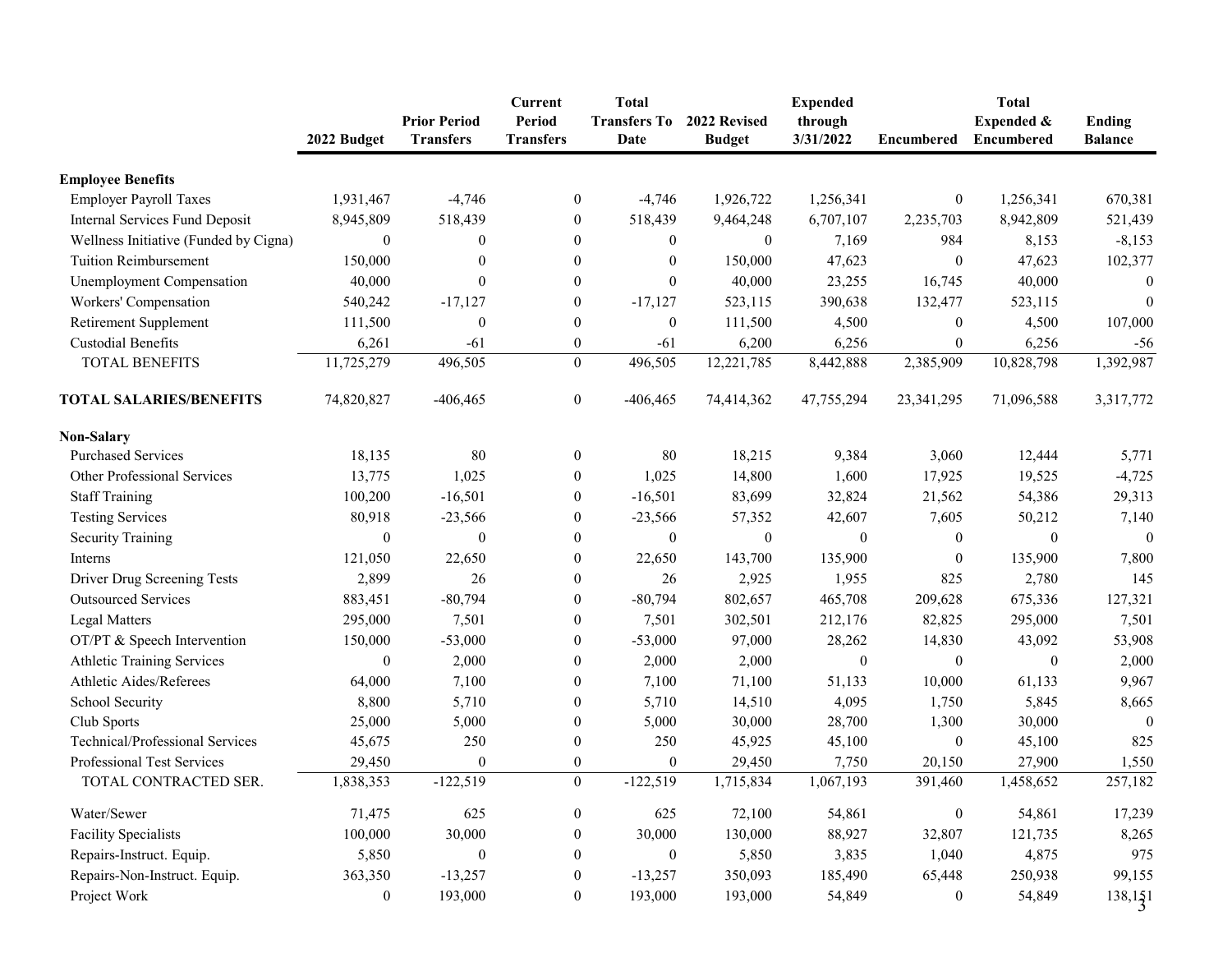|                                           |             | <b>Prior Period</b> | <b>Current</b><br><b>Period</b> | <b>Total</b><br><b>Transfers To</b> | 2022 Revised  | <b>Expended</b><br>through |                   | <b>Total</b><br><b>Expended &amp;</b> | <b>Ending</b>    |
|-------------------------------------------|-------------|---------------------|---------------------------------|-------------------------------------|---------------|----------------------------|-------------------|---------------------------------------|------------------|
|                                           | 2022 Budget | <b>Transfers</b>    | <b>Transfers</b>                | Date                                | <b>Budget</b> | 3/31/2022                  | <b>Encumbered</b> | Encumbered                            | <b>Balance</b>   |
| Maintenance Service Contracts             | 540,649     | 82,848              | $\mathbf{0}$                    | 82,848                              | 623,497       | 432,257                    | 116,427           | 548,684                               | 74,813           |
| Software Support                          | 465,514     | 3,278               | $\theta$                        | 3,278                               | 468,792       | 387,837                    | $-31,173$         | 356,664                               | 112,128          |
| Software Licensing                        | 497,949     | $-5,326$            | 0                               | $-5,326$                            | 492,623       | 442,988                    | 31,557            | 474,545                               | 18,078           |
| Vehicle Repairs & Maintenance             | 54,850      | 5,431               | 0                               | 5,431                               | 60,281        | 21,154                     | 18,128            | 39,281                                | 21,000           |
| Rent-Offices                              | 380,991     | 12,137              | 0                               | 12,137                              | 393,128       | 331,721                    | 61,408            | 393,129                               | $\Omega$         |
| C.O. Update                               | 64,992      | $\boldsymbol{0}$    | $\theta$                        | $\theta$                            | 64,992        | 54,160                     | 10,832            | 64,992                                | $\boldsymbol{0}$ |
| Athletic/VPA Rental Fees                  | 92,325      | $\boldsymbol{0}$    | $\theta$                        | $\boldsymbol{0}$                    | 92,325        | 76,220                     | 8,465             | 84,685                                | 7,640            |
| Wide-Area Network Fees                    | 168,000     | $-288$              | 0                               | $-288$                              | 167,712       | 117,846                    | 16,524            | 134,370                               | 33,342           |
| <b>Facilities Supplies</b>                | 341,400     | 2,000               | 0                               | 2,000                               | 343,400       | 156,762                    | 47,819            | 204,580                               | 138,820          |
| Electricity                               | 1,086,324   | 70,294              | $\boldsymbol{0}$                | 70,294                              | 1,156,618     | 688,068                    | 8,660             | 696,729                               | 459,889          |
| Heating Fuel                              | 297,310     | 77,500              | 0                               | 77,500                              | 374,810       | 321,095                    | 15,378            | 336,474                               | 38,336           |
| Propane Gas                               | 13,612      | $-812$              | $\theta$                        | $-812$                              | 12,800        | 9,665                      | 3,135             | 12,800                                | $\Omega$         |
|                                           |             |                     |                                 |                                     |               |                            |                   |                                       |                  |
| <b>Technical Support</b>                  | 60,484      | $-1,580$            | $\overline{0}$                  | $-1,580$                            | 58,904        | 55,278                     | $\boldsymbol{0}$  | 55,278                                | 3,626            |
| TOTAL PROPERTY SER.                       | 4,605,075   | 455,850             | $\mathbf{0}$                    | 455,850                             | 5,060,925     | 3,483,013                  | 406,454           | 3,889,467                             | 1,171,458        |
| <b>Other Purchased Services</b>           | 3,250       | $\boldsymbol{0}$    | $\mathbf{0}$                    | $\boldsymbol{0}$                    | 3,250         | 290                        | 103               | 392                                   | 2,858            |
| <b>Purchased Transportation Services:</b> |             |                     |                                 |                                     |               |                            |                   |                                       |                  |
| <b>Regular Education</b>                  | 4,059,602   | $-330,486$          | $\boldsymbol{0}$                | $-330,486$                          | 3,729,116     | 3,632,218                  | 458               | 3,632,675                             | 96,441           |
| <b>Installment Payment Discount</b>       | $-36,991$   | $\Omega$            | $\theta$                        | $\theta$                            | $-36,991$     | 0                          | $\theta$          | $\Omega$                              | $-36,991$        |
| Special Education                         | 25,000      |                     | 0                               | $\theta$                            | 25,000        | 10,020                     | 7,120             | 17,140                                | 7,860            |
| <b>Field Trip Transportation</b>          | 25,000      | 4,200               | 0                               | 4,200                               | 29,200        | 7,418                      | 13,795            | 21,212                                | 7,988            |
| Athletic Transportation                   | 267,000     | 33,000              | 0                               | 33,000                              | 300,000       | 178,245                    | 87,727            | 265,972                               | 34,028           |
| Liability/Auto/Property Insur.            | 266,688     | 8,569               | 0                               | 8,569                               | 275,257       | 225,675                    | 50,512            | 276,187                               | $-930$           |
| Telephone                                 | 81,059      | 8,522               | 0                               | 8,522                               | 89,581        | 59,425                     | 30,156            | 89,581                                | $\Omega$         |
| Postage                                   | 19,850      | $-1,150$            | $\theta$                        | $-1,150$                            | 18,700        | 17,222                     | 1,674             | 18,896                                | $-196$           |
| Bldg. Prof. Devel. Expense                | 13,700      | 8,420               | 0                               | 8,420                               | 22,120        | 1,966                      | 1,047             | 3,013                                 | 19,107           |
| Recruiting                                | 10,817      | 11,325              |                                 | 11,325                              | 22,142        | 16,955                     | 1,124             | 18,079                                | 4,063            |
| Printing/Binding                          | 6,000       | $-1,500$            |                                 | $-1,500$                            | 4,500         | 525                        | 2,200             | 2,725                                 | 1,775            |
| Tuition-Adult Education                   | 11,957      | $-44$               | $\boldsymbol{0}$                | -44                                 | 11,913        | 12,000                     | $\boldsymbol{0}$  | 12,000                                | $-87$            |
| Tuition-Magnet/Online                     | 16,705      | $-5,205$            | 0                               | $-5,205$                            | 11,500        | 7,298                      | 200               | 7,497                                 | 4,003            |
| Tuition-Out Of District                   | 4,604,100   | $-400,000$          |                                 | $-400,000$                          | 4,204,100     | 2,381,515                  | 1,652,973         | 4,034,488                             | 169,612          |
| Conferences/Travel                        | 144,447     | 7,616               |                                 | 7,616                               | 152,063       | 42,325                     | 16,429            | 58,754                                | 93,309           |
| <b>Bus Fuel</b>                           | 141,528     | 262                 |                                 | 262                                 | 141,790       | 95,630                     | 45,844            | 141,474                               | 316              |
| Fuel Overage Reimbursement                | $-75,000$   | $\boldsymbol{0}$    |                                 | $\overline{0}$                      | $-75,000$     | $\theta$                   | $\theta$          |                                       | $-75,000$        |
| Gasoline Fuel                             | 40,300      | $-250$              |                                 | $-250$                              | 40,050        | 28,526                     | $\theta$          | 28,526                                | 11,524           |
| Mileage & Travel Allowance                | 63,280      | $-1,552$            | $\overline{0}$                  | $-1,552$                            | 61,728        | 40,755                     | 17,932            | 58,687                                | 3,041            |
| TOTAL PURCHASED SERV.                     | 9,688,292   | $-658,273$          | $\mathbf{0}$                    | $-658,273$                          | 9,030,019     | 6,758,006                  | 1,929,292         | 8,687,298                             | 342,721          |